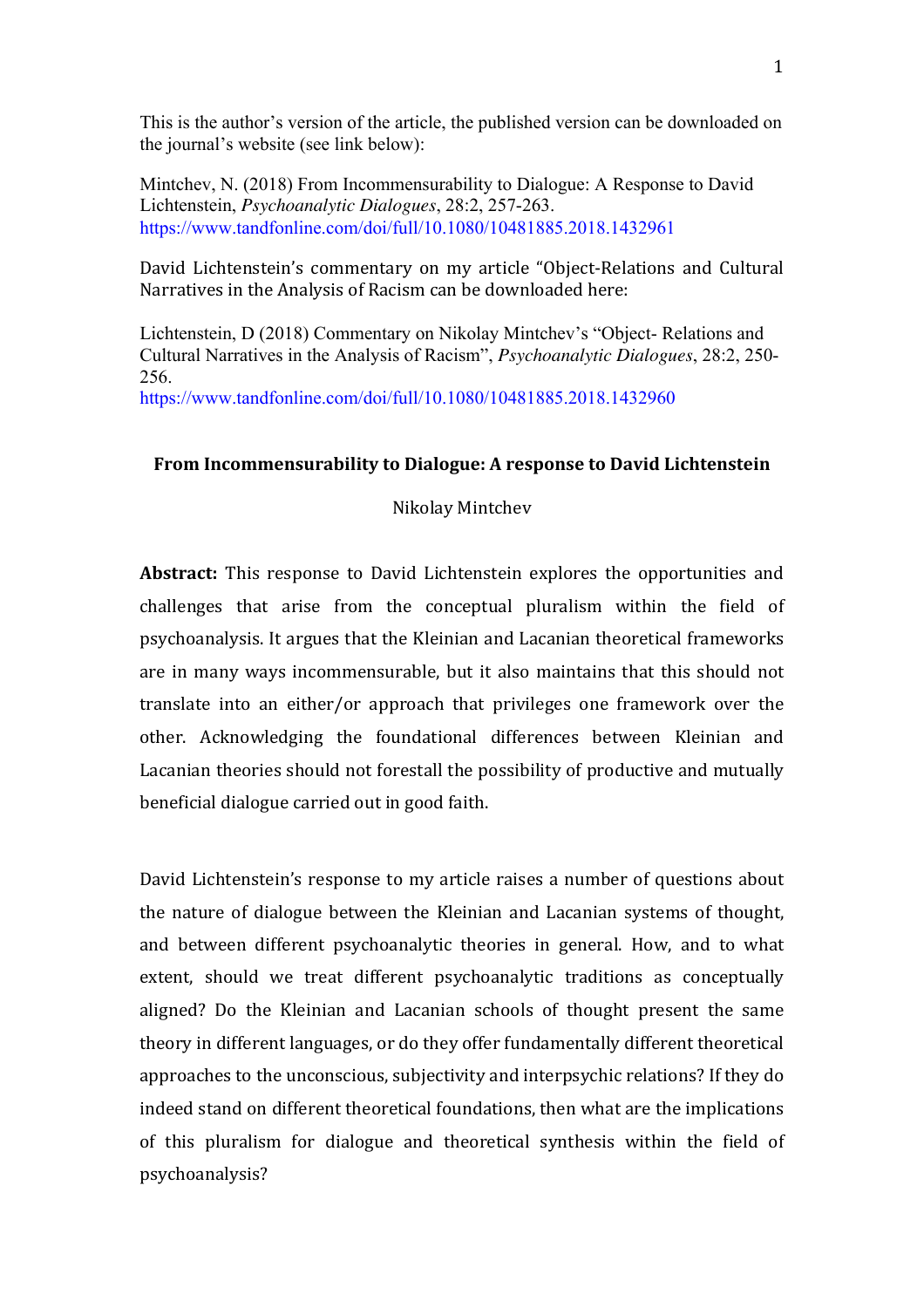Lichtenstein's commentary is roughly comprised of two parts. In the first part he addresses my understanding of the difference between the Kleinian and Lacanian conceptual toolkits. He claims that (a) I treat the Kleinian and Lacanian models as fundamentally different in their theoretical approaches and also that (b) this is a mistake on my part. Here, I agree with Lichtenstein's reading of my argument  $-$  I do in fact consider the Kleinian and Lacanian theories to be in many ways incommensurable  $-$  but I do not agree with his assertion that arguing for this incommensurability is a mistake. I will explain why this is the case shortly.

In the second part of his response, Lichtenstein turns to my consideration of each theory. He claims that  $(c)$  I privilege the Lacanian/post-Lacanian framework because of its suitability for social analysis, which leads me to erroneously reject the importance of unconscious phantasy. In contrast to this alleged position, he then argues that  $(d)$  it is important to maintain a dialectic between language/culture on the one hand and unconscious phantasy on the other – a dialectic which he sees as missing from my analysis and my position on how we should understand identity and racism. Here, in this second part of the commentary, I disagree with Lichtenstein's reading of my argument and I distance myself from the position he attributes to me, but I do agree with his claim that it is necessary to maintain the aforementioned dialectic. As I show below, the intention of my article all along was not to privilege one theory over the other, but to argue that both object-relations and cultural narratives are indispensible for a sound understanding of unconscious phantasy, subjectivity and society.

But in addition to addressing Lichtenstein's points on their own terms, I think it is particularly interesting and intellectually productive to think about the *relationship* between the themes he raises in the first and second parts of his intervention as outlined above. My view is that his disagreement with me in the first part leads directly to his misreading of my argument in the second part  $-$  his commentary suggests that valorizing the differences between Kleinian and Lacanian theory means that a validation of both approaches is impossible. I address this issue in the conclusion where I suggest that taking both approaches seriously is in fact something we should strive for, despite the inherent contradictions that disrupt any attempt to create a unified theory.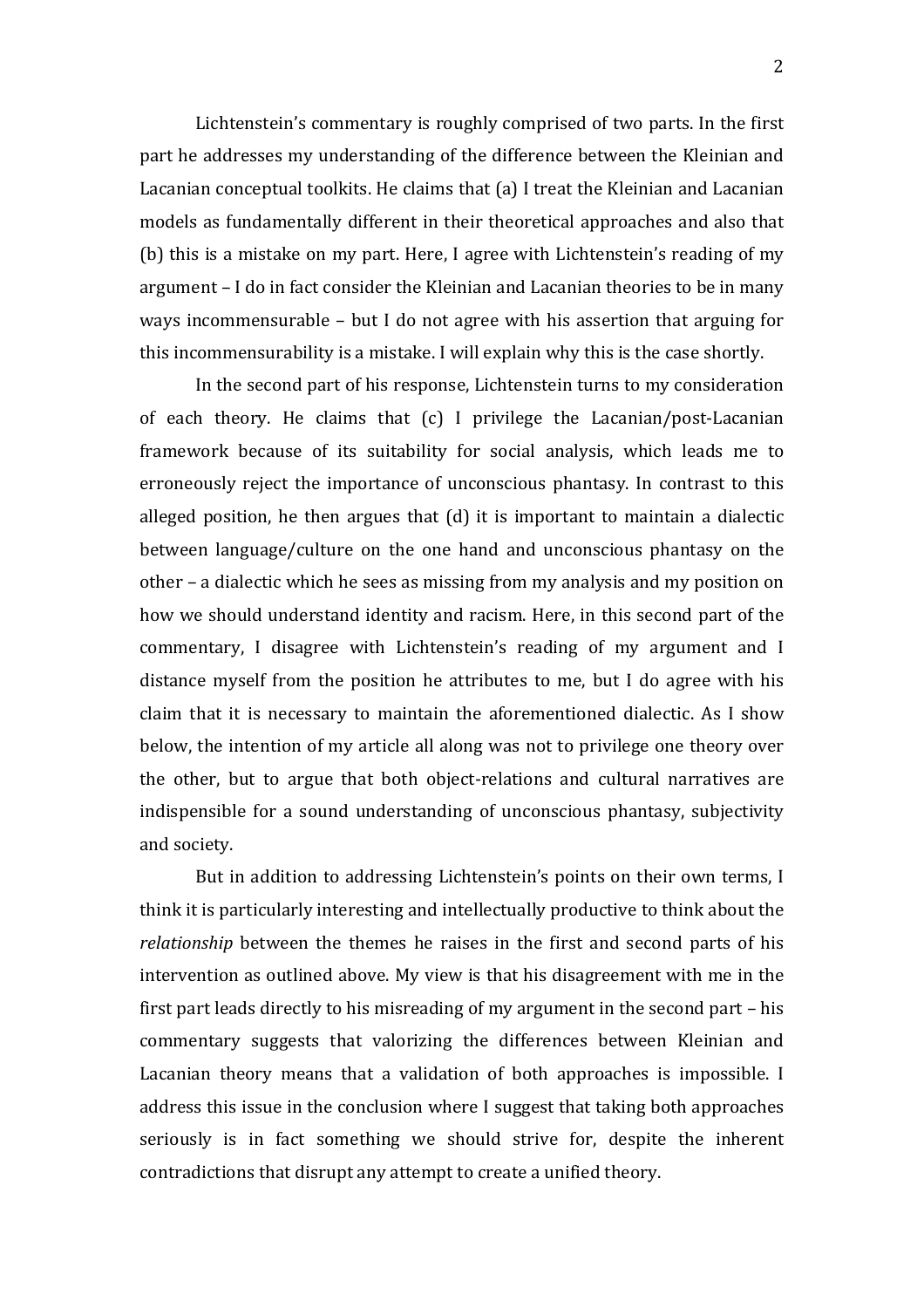## **Different foundations or a failure of translation?**

Lichtenstein's approach to the Klein-Lacan relationship is to focus on the similarities between the two schools of thought rather than on their differences. Lacan and Klein, as well as their followings, share a common commitment to the primacy of the Freudian unconscious, they are both profoundly sceptical of "egopsychology", and they have mutual respect for one another. Following this assertion of key commonalities Lichtenstein explains that the difference between the two schools is not a matter of "different foundations" as I argue, but rather an issue of translation  $-$  an instance in which shared psychoanalytic ideas are expressed in different vocabularies:

when contemporary followers of Lacan and Klein confront one another's work in good faith they engage in an effort of translation. They try to work out the extent to which they are talking about the same experiences in different languages or whether they are instead encountering an instance where differing representations in fact represent different foundations. But the latter view cannot be incontrovertibly assumed. It is a misreading to treat the field as fundamentally riven by these differences (p. xx).

Slightly later in his commentary, Lichtenstein suggests that the relationship between Kleinian and Lacanian psychoanalysis represents "a contingent and therefore potentially correctible failure of translation, a translation that if achieved would dissolve the apparently rigid boundaries or contradictions between the two approaches by better articulating what it is that they have in common" (p. xx). Thus, Lichtenstein sees Kleinian and Lacanian theory as the same theory expressed in different languages. This in turn leads him to a very peculiar notion of what it means for Kleinians and Lacanians to work together "in good faith"—a notion, furthermore, which I find difficult to agree with. According to him, working together in good faith means presuming that the two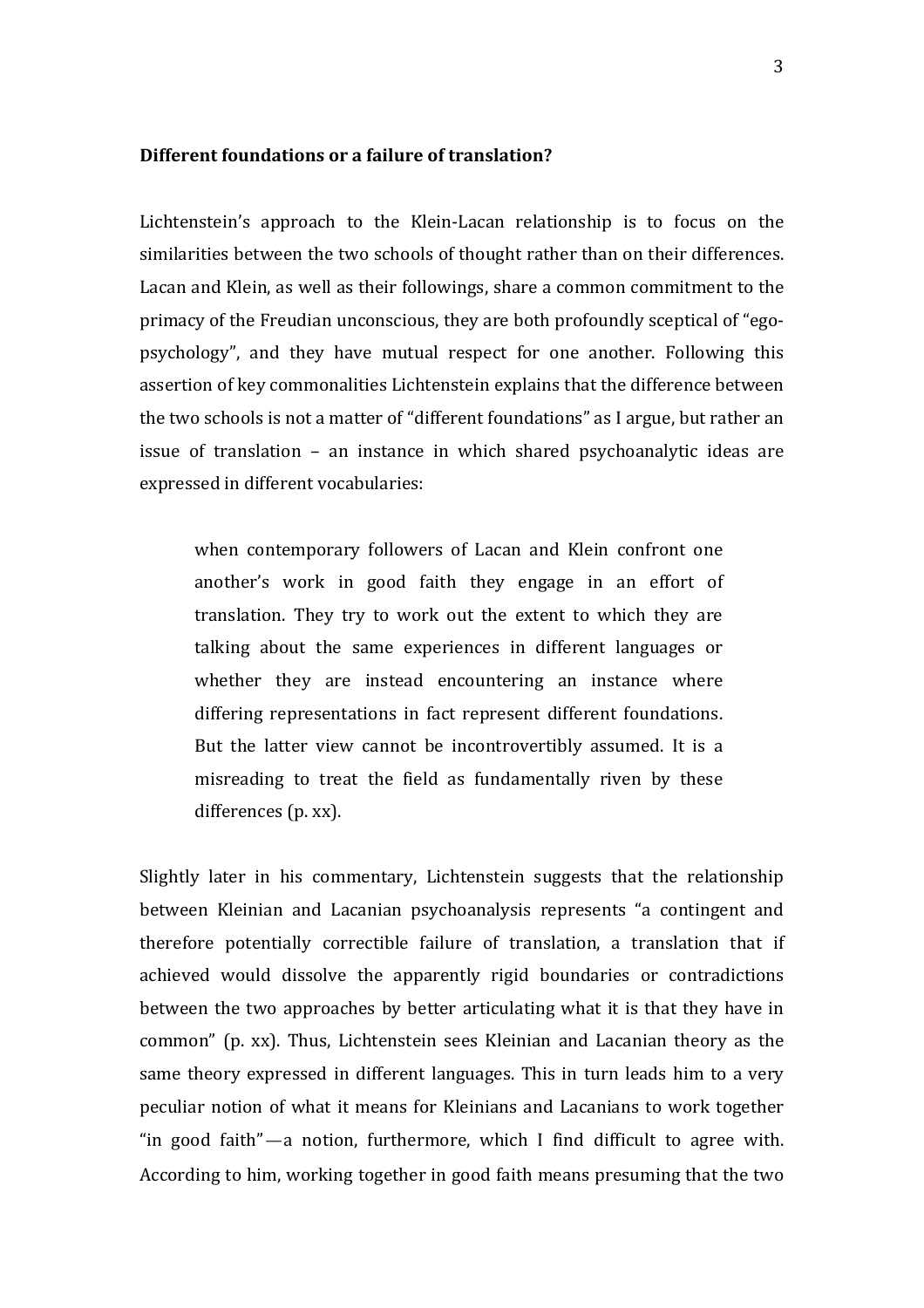sides are fundamentally the same (as if that is a condition for seeing both as equally valuable). I would argue, however, that working in good faith means seeing value in a theory other than one's own. To work in good faith is to see value in theoretical differences and contradictions, not to claim that contradictions are "apparent" and that beneath the appearances the two sides are essentially saying the same thing (as if someone else's theory can only have value if it is the same as one's own).

I agree with Lichtenstein that both Kleinians and Lacanians are theorists and practitioners of psychoanalysis proper. But the general commonalities and shared commitments that he talks about do not foreclose the possibility of radically different approaches to Freudian concepts – approaches which cannot be reconciled with one another through a mere effort of translation and rearticulation. As Lichtenstein shows, drawing on Darian Leader's essay on unconscious phantasy, there is much that Lacanians and Kleinians can learn from each other to enrich their theories. But this intellectual exchange – which, by the way, I fully support – does not equate to theoretical compatibility or dissolution of boundaries.

Let me illustrate this last point using the notion of the symbolic, a theme which is particularly relevant for understanding unconscious phantasy and the relationship between the subject and reality. The symbolic is a key concept not just for Lacan, who emphasizes the impact of language on subjectivity, but also for Klein, who sees symbolism as "the foundation of all phantasy and sublimation" as well as "the subject's relation to the outside world and to reality in general" (Klein 1975 [1930]: 221).

A few years ago I wrote an article entitled "A Theoretical Impasse? The Concept of the Symbolic in Melanie Klein and Jacques Lacan" (Mintchev 2015). There, I examined the ways in which Klein and Lacan each theorise the symbolic function in psychoanalysis. My initial motivation for researching and writing that article was precisely a sense of unease and difficulty with translation across theories when thinking about the concept of the symbolic and discussing it with colleagues. Melanie Klein's key paper "The Importance of Symbol-Formation in the Development of the Ego" (1975 [1930]) offered a sophisticated and compelling account of how object-relations at the level of unconscious phantasy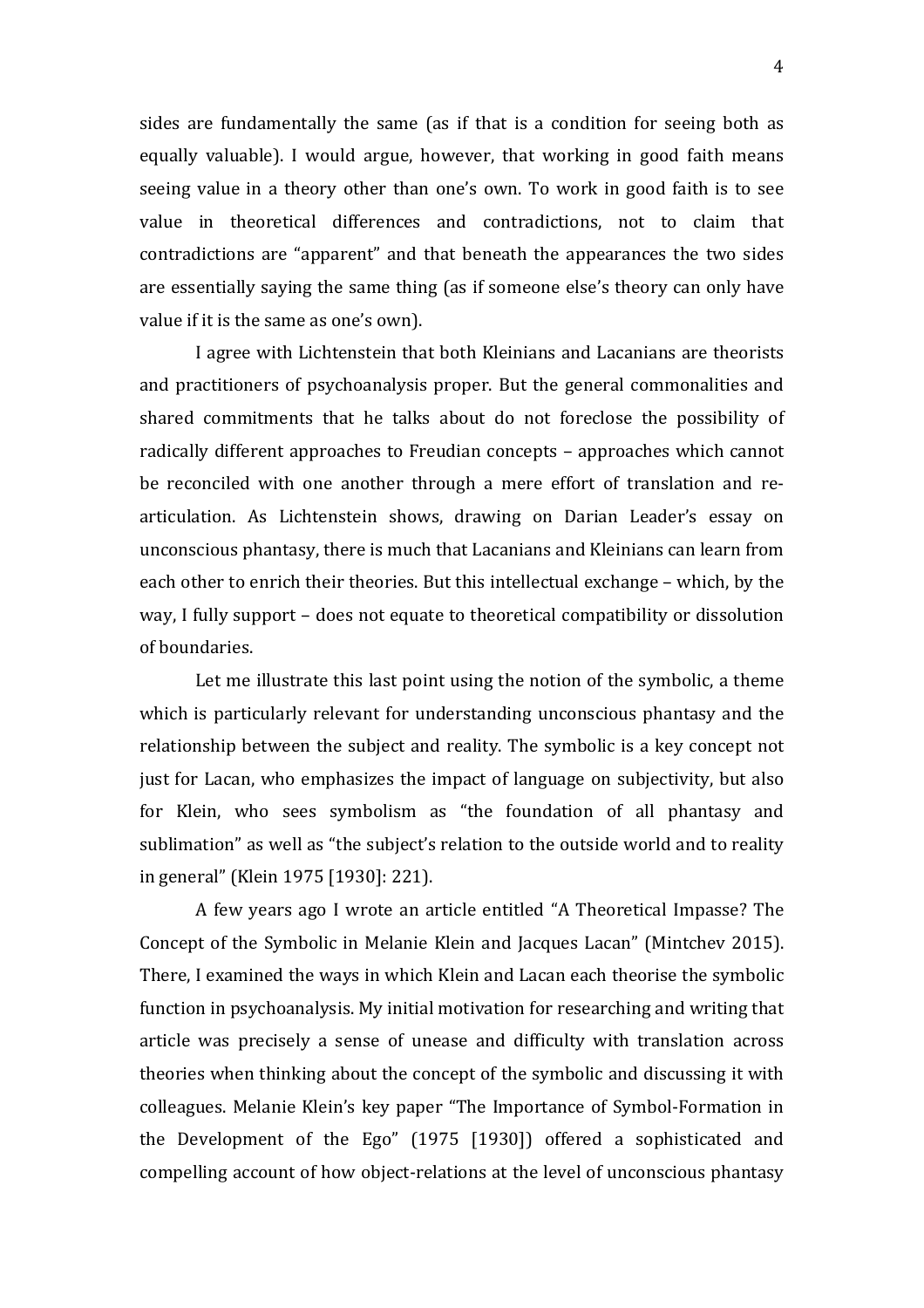link with experiences of the external world to either hinder or enable a child's capacity to think symbolically. However, this brilliant description of the dynamics of symbol-formation stood at odds with Lacan's equally sophisticated ideas which reworked Ferdinand de Saussure's structural linguistics. Klein's theory emphasized the prominence of aggression, anxiety, and phantasies relating to the bodies of oneself and others, while Lacan's was about chains of signifiers, slippage of meaning and *lalangue*. Nevertheless, on the surface, the Kleinian and Lacanian theories seemed perfectly compatible with one another, save for their different vocabularies. They focused on different aspects of the symbolic function (ideographic symbolism for Klein and linguistic signification for Lacan) but they both had theories of image and word and so there was no reason to see them as incommensurable.

However, a closer look at the theoretical details revealed more fundamental differences. For example, from a developmental perspective Kleinians argue that experiences of objects and object-relations (which exist from birth) give rise to symbol-formation based on ideographic resemblance between shapes and movements, which in turn leads to the use of words as the most advanced form of symbolization. Lacanians see things differently. For them, the use of language does not derive from experiences of objects and objectrelations; on the contrary, they see the acquisition of language as both preceding and defining the experience of object-relations because it inscribes onto the subject a structure of difference which is seen as the defining feature of human thought. In this respect the Kleinian and Lacanian models are diametrically opposed: within the former model, development starts with objects and objectrelations and ends up with the use of language; within the latter, language is the condition of experiencing objects and object-relations. Both models describe the functioning of a dynamic unconscious, both are rigorously psychoanalytic, and both are firmly grounded in Freud's theories of the symbolic – one is based on Freud's notion of symbols based on resemblances between shapes and movements (Freud 1917), the other builds on his theory of "word-presentations" and "thing-presentations" (Freud 1915, 1923).

This difference in theorizing the symbolic function also translates into conflicting views about clinical practice. As Lichtenstein points out, the early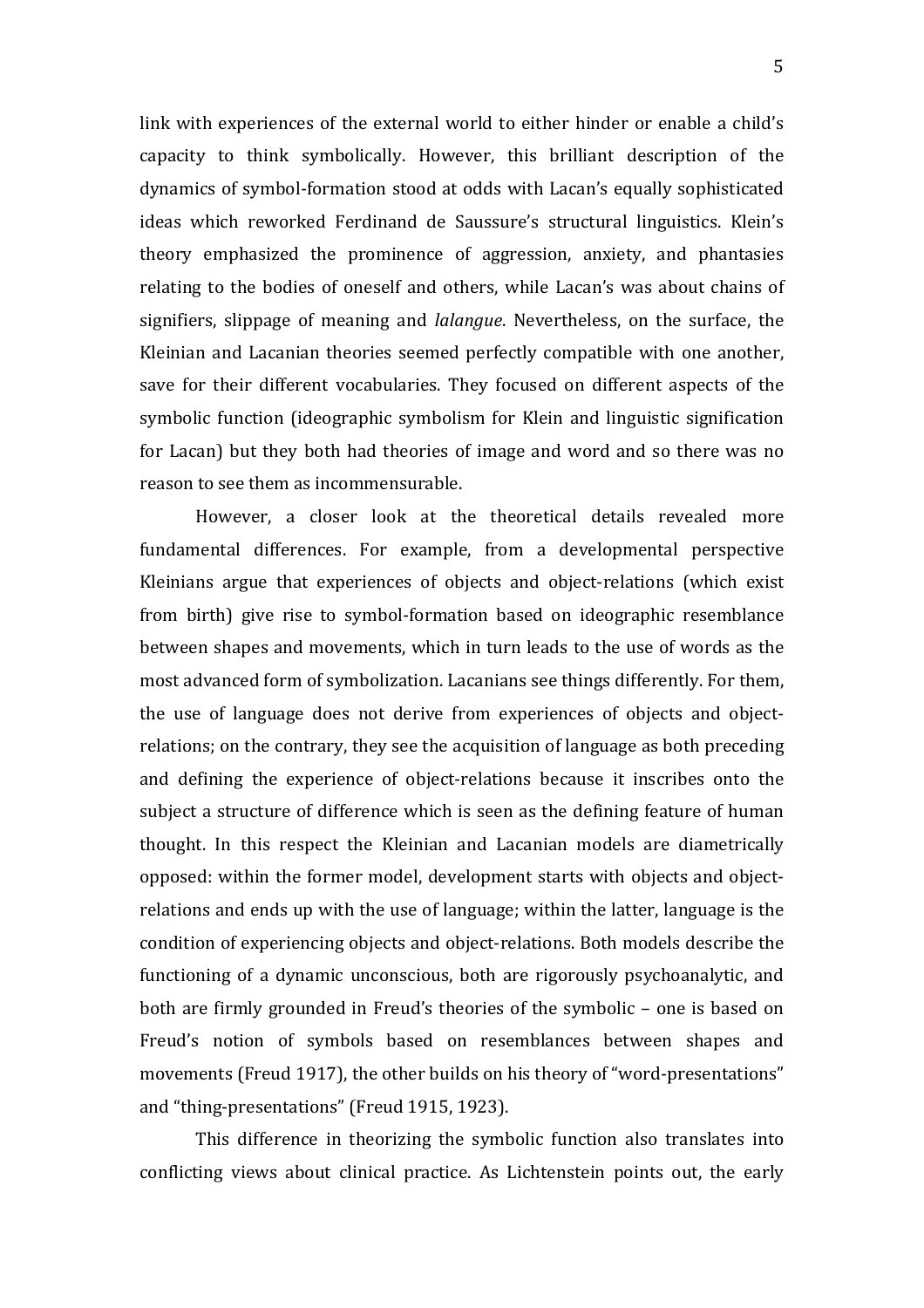Lacan had great respect for Klein's clinical virtuosity. But Lacan also thought that Klein was profoundly misguided in her practice. He addressed this issue directly in *Seminar I* where he commented on Klein's paper on symbol-formation and the clinical case study that she presented there (Lacan 1991 [1953-54]: ch. 6 and 7). Klein's analysand, a four-year old boy named Dick, had an immensely poor vocabulary for his age, disrupted syntax, and a notable lack of interest in engaging with those around him (Klein considered Dick to be schizophrenic, but today he would most likely be diagnosed with autism). Yet despite this, after a number of persistent interpretations which verbalized Dick's unconscious phantasies of object-relations, Klein was able to make significant progress in getting Dick to speak, and also to engage with people and things. But why was she successful? According to Klein's model of the mind, her interpretations reduced Dick's latent anxiety at the level of his object-relations. Dick's shutting off from reality had resulted from an excess of persecutory anxiety which had made him terrified of his own unconscious aggression. Klein believed that reducing anxiety allowed Dick to direct his aggression towards symbolformation and engagement with the outer world. She argued that her clinical intervention transformed the organization of Dick's object-relations, and this subsequently opened a pathway towards symbolic forms of thought. Lacan, however, disagreed with this view. According to him, what happened was not that Klein's interpretations reduced anxiety and allowed Dick to think symbolically, but rather that her use of language inscribed a symbolism onto Dick, which in turn changed his relation to reality. Klein's interpretation, according to Lacan, is "a superimposing [of symbolism] upon the subject" (1991) [1953-54]: 74], not an intervention in object-relations that enables the subject to use words.

So what can this discussion of the symbolic tell us about the relationship between the Lacanian and Kleinian schools of thought? The difference between the two theories, at least insofar as the symbolic is concerned, entails more than a mere difference of vocabularies. Finding a common language for translation is an important step towards fruitful intellectual exchange, but it can hardly dissolve the boundary between the Lacanian and Kleinian developmental schemes or their different views on the dynamics of clinical intervention. That is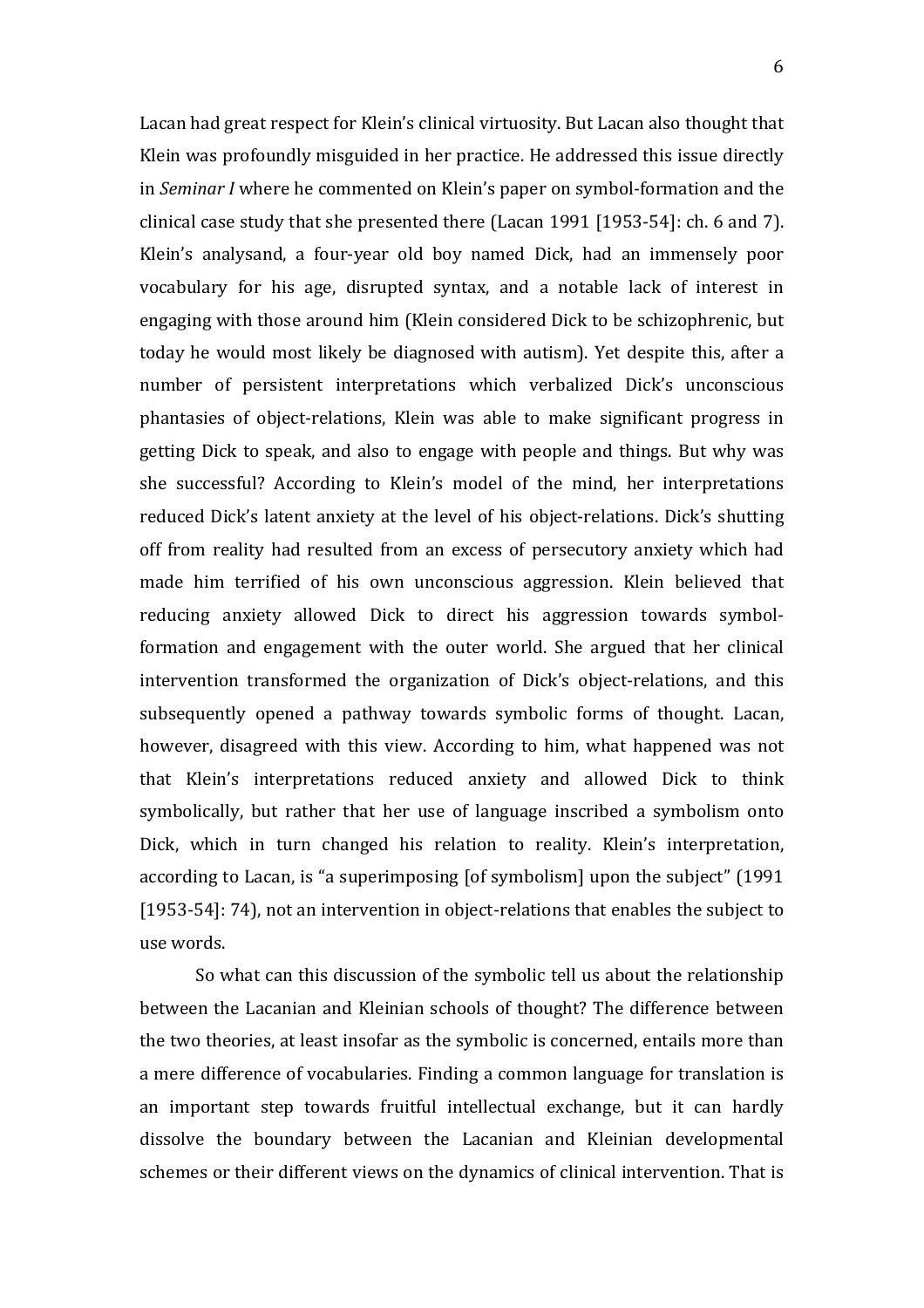not to say that one should privilege object-relations over language or cultural narratives. As I argued with regard to the symbolic, working with both theories leads to tensions and challenges, but choosing a side is problematic as well (Mintchev 2015: 320-322). This, I claimed, calls for further dialogue between Kleinian and Lacanian concepts and a sharper understanding of how we can work with (as opposed to work against) the tensions that emerge from careful comparative work.

## **Object-relations and cultural narratives**

It was within this context that I set out to explore if and how the Kleinian and Lacanian approaches lead to different understandings of racism, and whether a dialogue between the two could lead to original insights. However, since race and racism are at once psychological and social, I also drew on insights from social theory and social science in addition to psychoanalysis. The reason I did this was to add nuance to the psychoanalytic understanding of unconscious phantasy and cultural narratives as elements of subjectivity (not, as Lichtenstein suggests, to move away from psychoanalysis altogether). Once I began to think comparatively in that way, a tension between object-relations and cultural narratives immediately stood out. As I argue in the article, the types of objectrelations that Klein so carefully describes as defining features of interpsychic and intrapsychic life do not square up with cultural taxonomies of ethnic and racial self-other relations.

But this does not mean that I advocate for a narrative approach over an object-relational one, as Lichtenstein claims. The second part of Lichtenstein's commentary attributes to me a preference for the Lacanian/post-Lacanian framework  $-$  a reading of my argument that I do not agree with. I do indeed claim that scholars who take a Lacanian approach can more easily adapt psychoanalytic categories to social and historical specificities of self-other relations. This statement, however, is a description of the way in which theory has been used to make sense of social reality, not a prescription of how social reality ought to be theorized. Lichtenstein gives me credit for this at first. My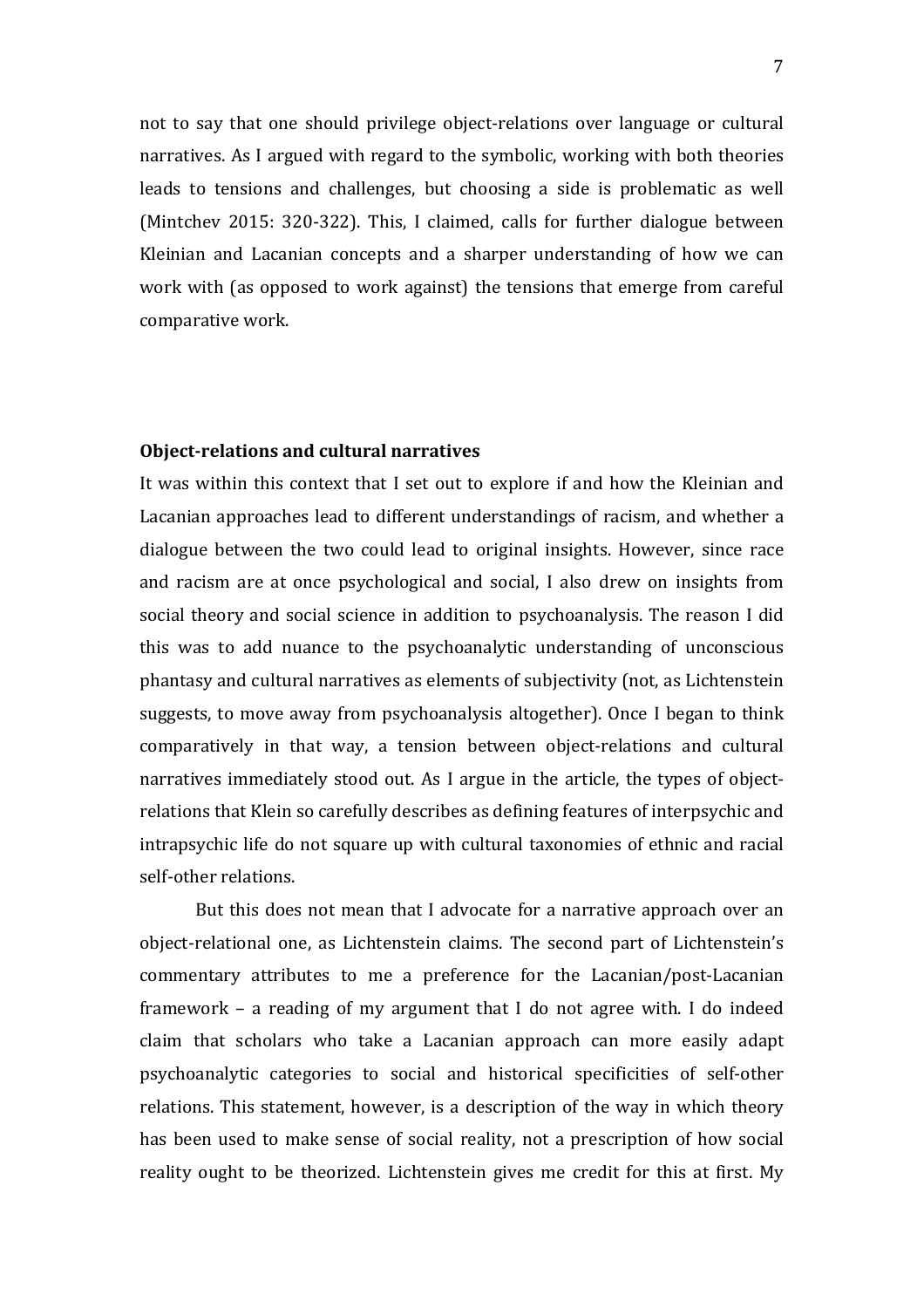view, he says, is that "the Lacanian vocabulary *lends itself* better than the Kleinian framework to perspectives that rely upon symbolic cultural practice [...]" (p. xx, my emphasis). But this view of mine is then interpreted as a wholesale rejection of Kleinian theory, as well as a rejection of a balanced dialectic of cultural semiotics and unconscious phantasy. More specifically, my position is seen as being "against the granting [of] adequate weight to the intrapsychic pole of the dialectic"  $(p. xx)$ . Lichtenstein elaborates this point as follows:

> While I share Mintchev's interest in a psychoanalytic theory of the subject that recognizes the formative function of cultural semiotics, i.e. language in its broadest sense, not as a cognitive or secondary process but as essential to unconscious structure, I think that theory must also retain the regard for unconscious phantasy that is at the heart of the psychoanalytic subject. The dialectical question for psychoanalysis is how the subject's formation in language gives structure to unconscious phantasy. This is indeed a question that derives from both the Kleinian and Lacanian perspectives and indicates the extent to which they are a common project  $(p, xx)$ .

I fully agree with Lichtenstein that unconscious phantasy – which, as I explain, forms the basis of object-relations (see p.  $5-7$ ) – is just as important as cultural semiotics for theorizing subjectivity, identity and racism. In fact, I make this point on a number of occasions throughout the text. For example, according to the abstract, "it is argued that both theories [Lacanian and Kleinian] are crucial for a robust analysis of racism"  $(p. 1)$ . Then, in the article's opening section, this point is reiterated once again: "I argue that a theory of both object-relations and cultural narratives is essential for a psychoanalytic understanding of race and racism" (p. 2). After this, in the section on grammars of identity I present a clinical vignette which I read through Bauman's grammars to argue for their clinical relevance. There I say that the sudden change in the patient's view of the analyst "had a clear object-relational foundation at the level of interaction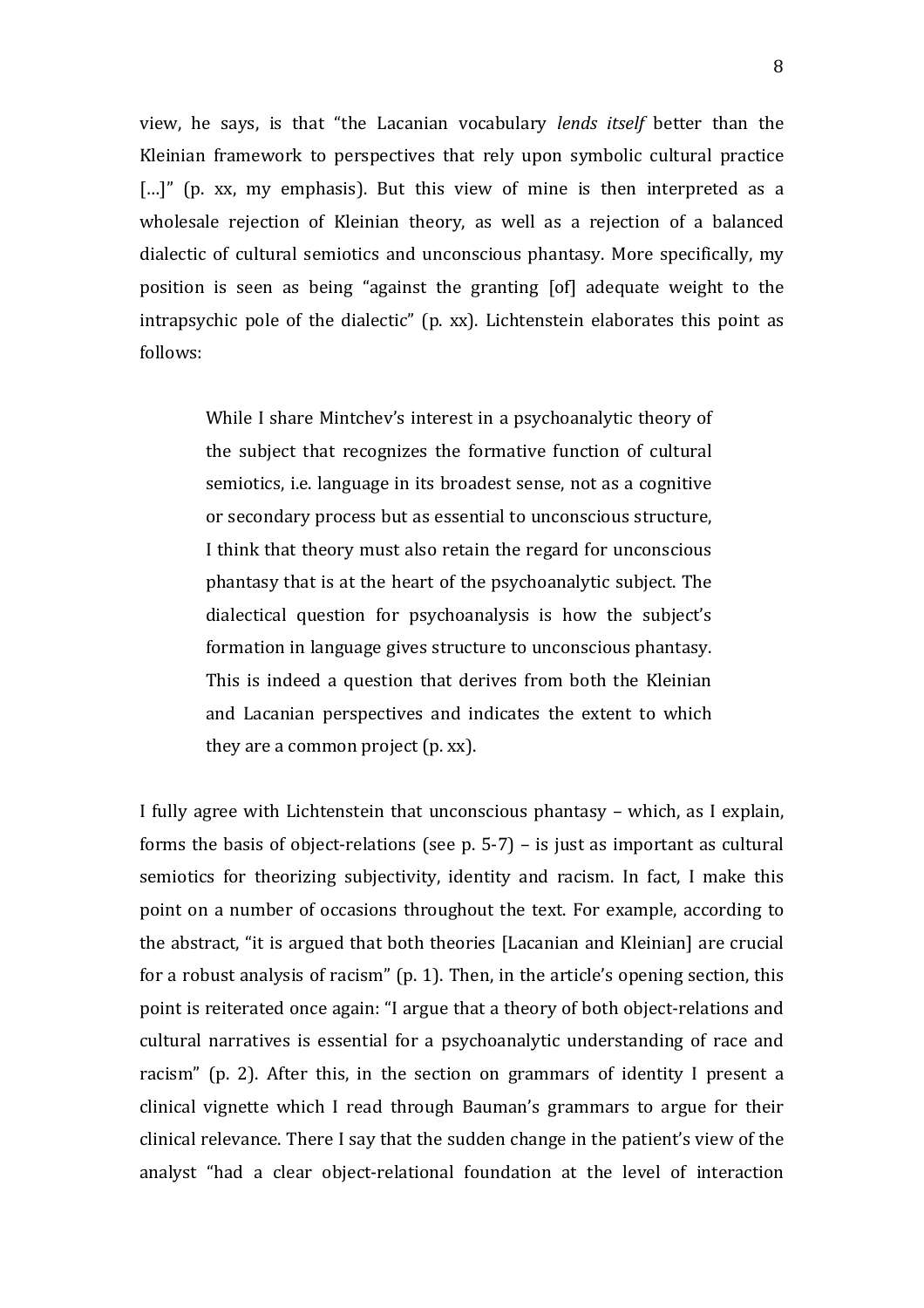between two people. Yet at the same time, these object-relations were organized by a complex grammar of identity and difference  $\lceil \ldots \rceil$  (p. 26)." Then again, in the conclusion to the article, I state that "the grammars of identity outlined above [...] integrate various forms of object-relations" (p. 27) before going on to explain why this is the case.

However, the clearest evidence that Lichtenstein's view and mine are in agreement is the fact that we even use the same language to express our positions. According to Lichtenstein, "[t]he dialectical question for psychoanalysis is how the subject's formation in language gives *structure* to unconscious phantasy" (p. xx, my emphasis). According to me "[t]hese grammars [...] of self-other representations act as an unconscious organizing framework that *structures* interactions between people in everyday social situations as well as in the clinic" (p. 21, my emphasis). Not only do we use the same key word (i.e., *structure*), but as this comparison of passages suggests the very aim of my article is to address the psychoanalytic question he poses about how language gives structure to unconscious phantasy and object-relations. And yet Lichtenstein quotes this very same passage by me to argue that I want "to build an exit from the psychoanalytic problem of psyche/social"  $(p. xx)$ .

It is tempting to read this misunderstanding in light of the earlier discussion about theoretical foundations and translation. Here we have not only a shared theoretical foundation but also a shared language of expression – there is a two-fold alignment between us. But even then something has gone awry and this most promising of translations turns out to be a failed one. I think it is worth thinking about why that could be and what this tells us about the nature of psychoanalytic dialogue.

One possibility is that the misunderstanding I have described has something to do with the fact that I see the Lacanian and Kleinian theoretical foundations as divergent. After all, if we accept the existence of such a divergence, then dialogue becomes much more difficult than it would be if the differences in questions were only a matter of translation. For this reason, some people might see differences as hindering rather than helping the dialogic process. But what if we approach this difficulty from a different angle? What happens if we take the need for dialogue as our starting point and then we